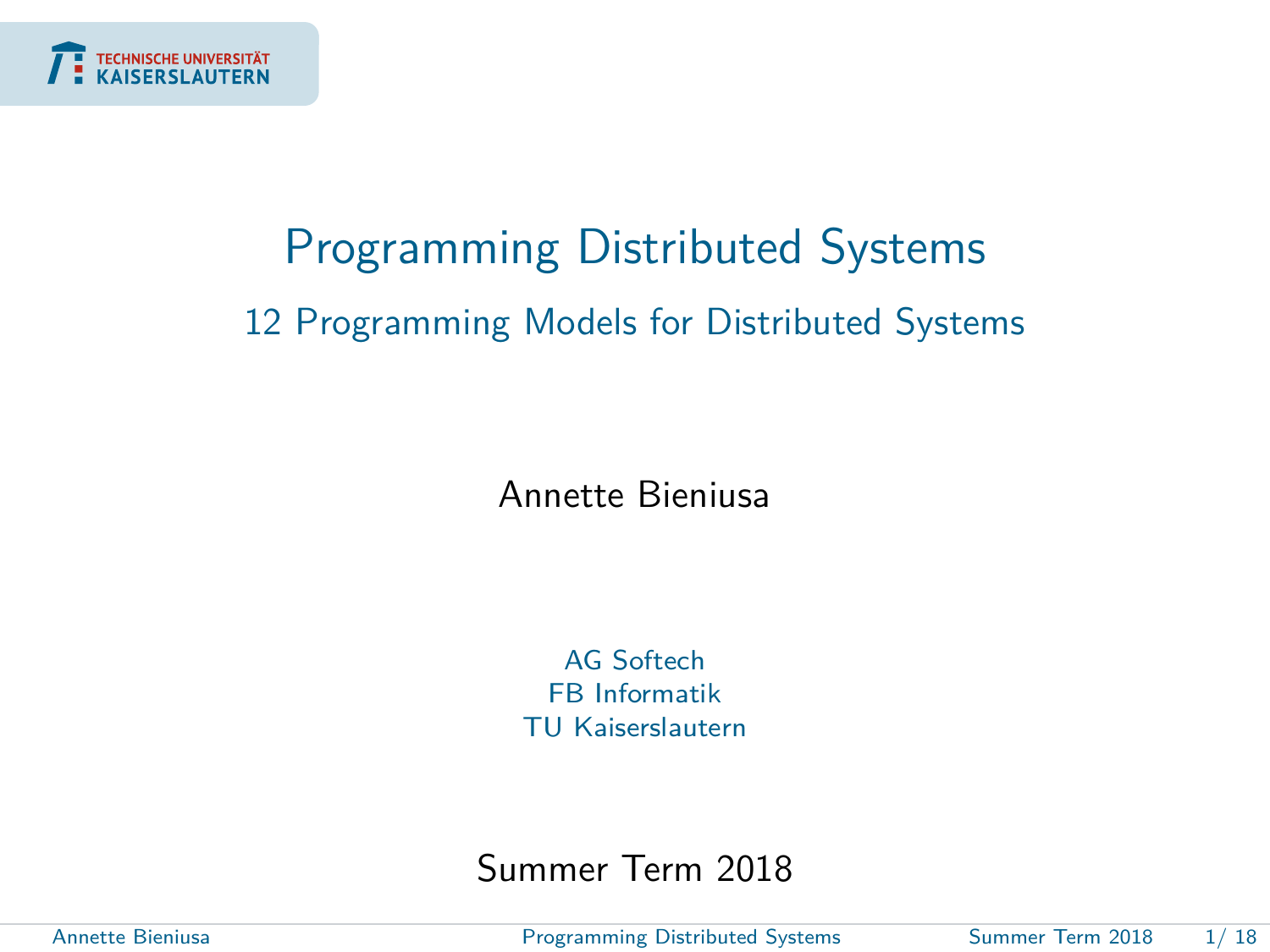

### What is a Programming Model?[\[3\]](#page-17-1)

- A programming model is some form of abstract machine
	- Provides operations to the level above
	- Requires implementations for these operations on the level(s) below
- **Simplification through abstraction**
- **Standard interface that remains stable even if underlying** architecture changes
- **Provide different levels of abstraction**
- Often starting point for language development
- $\Rightarrow$  Separation of concern between software developers and framework implementors (runtime system, compiler, etc.)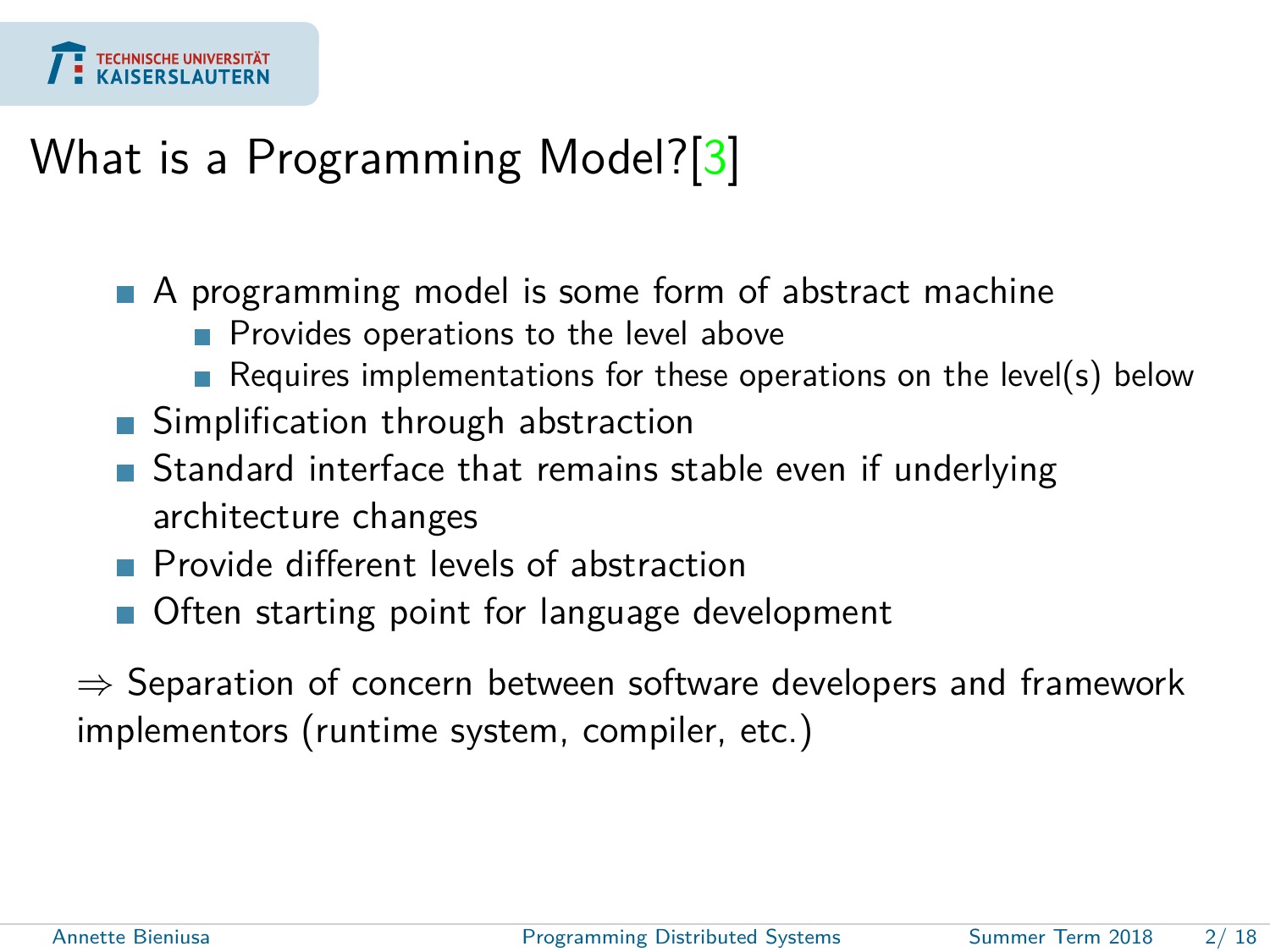

#### Properties of good programming models

- Meaningful abstractions  $\overline{\phantom{a}}$
- System-architecture independent  $\mathcal{L}_{\mathcal{A}}$
- Efficiently implementable
- Easy to understand П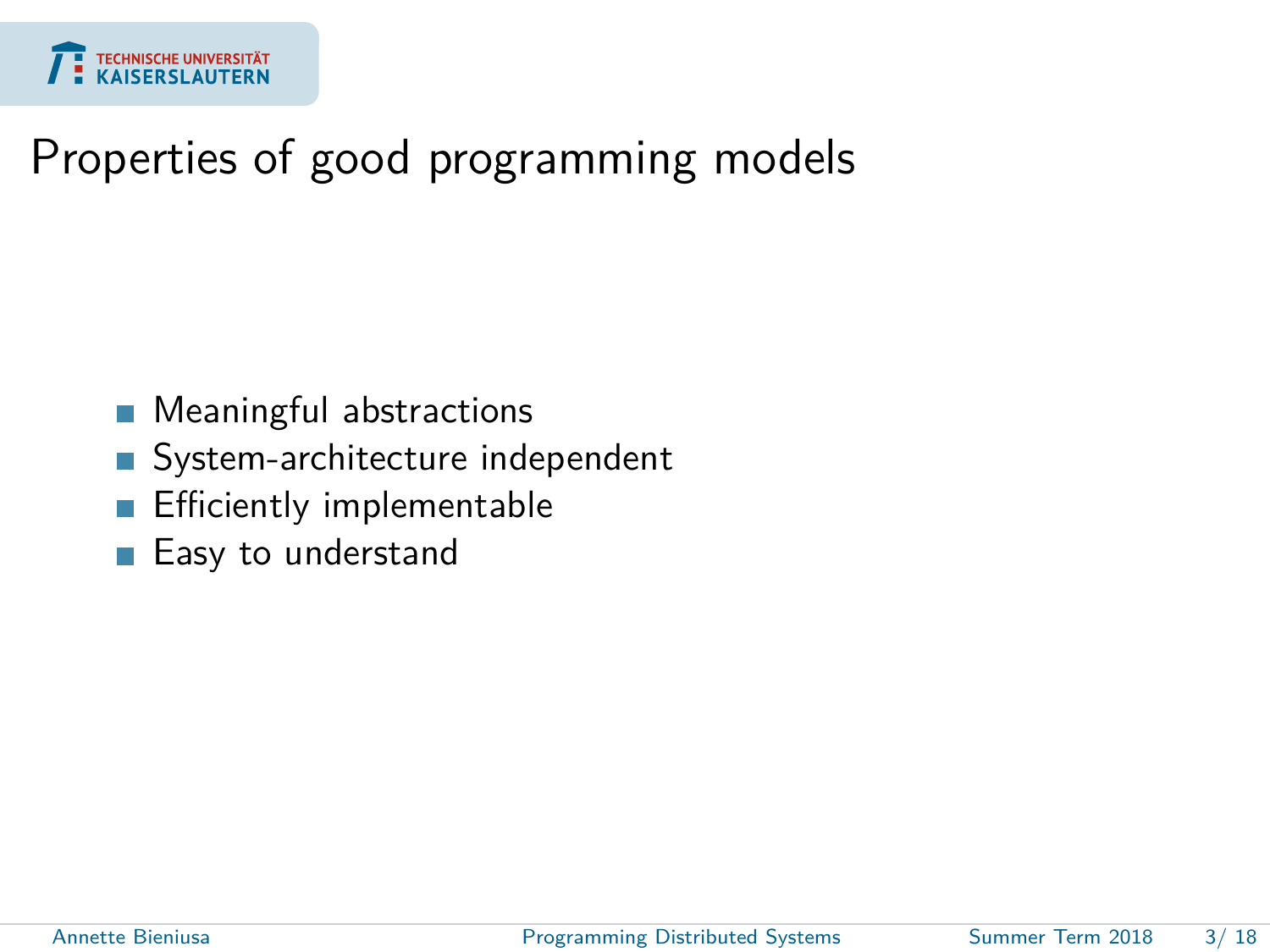<span id="page-3-0"></span>

# [What kind of abstractions should a programming](#page-3-0) [model for distributed systems provide?](#page-3-0)

Annette Bieniusa [Programming Distributed Systems](#page-0-0) Summer Term 2018 4/ 18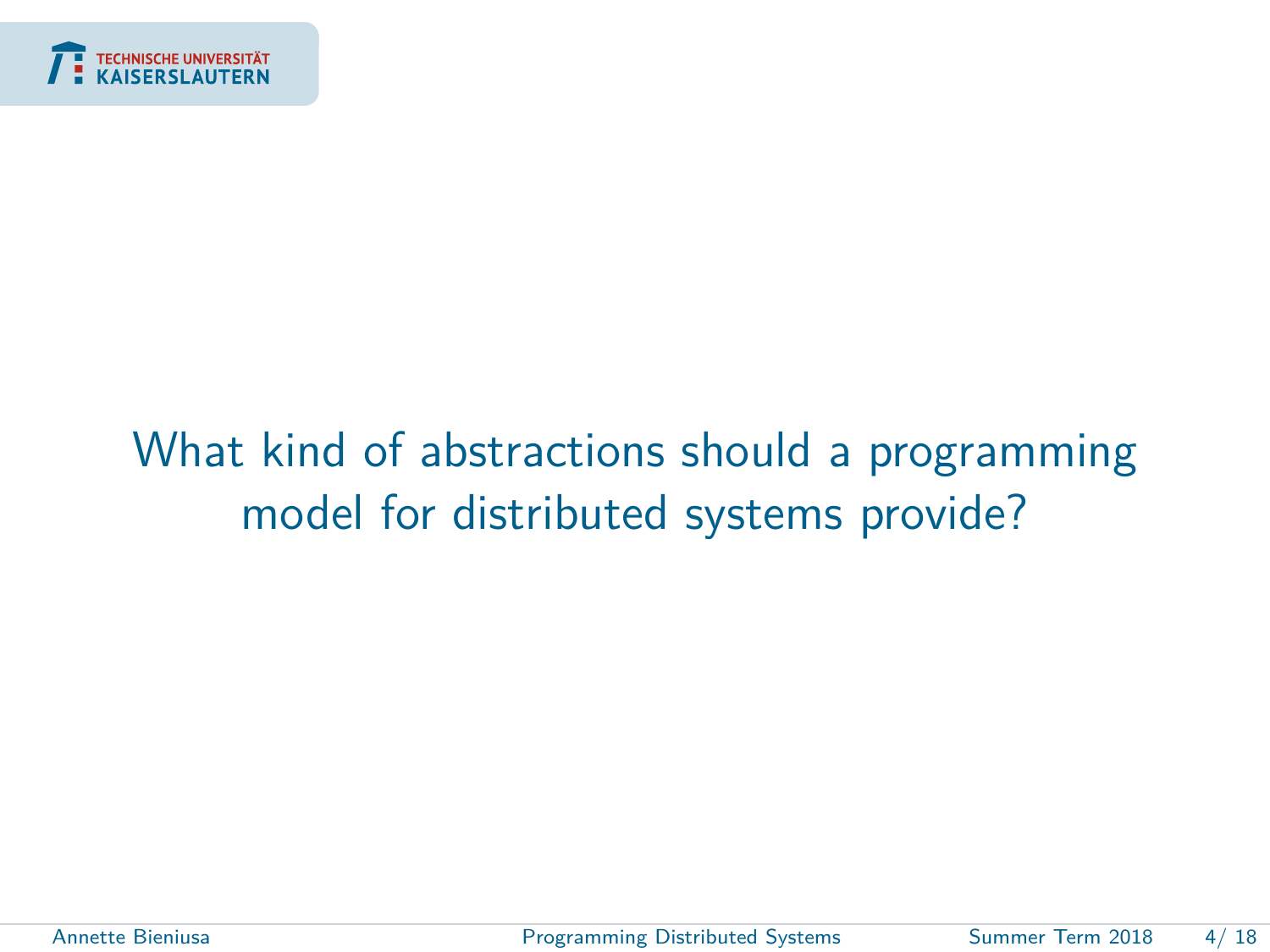<span id="page-4-0"></span>

### [Remote Procedure Call](#page-4-0)

ł

Annette Bieniusa **[Programming Distributed Systems](#page-0-0)** Summer Term 2018 5/18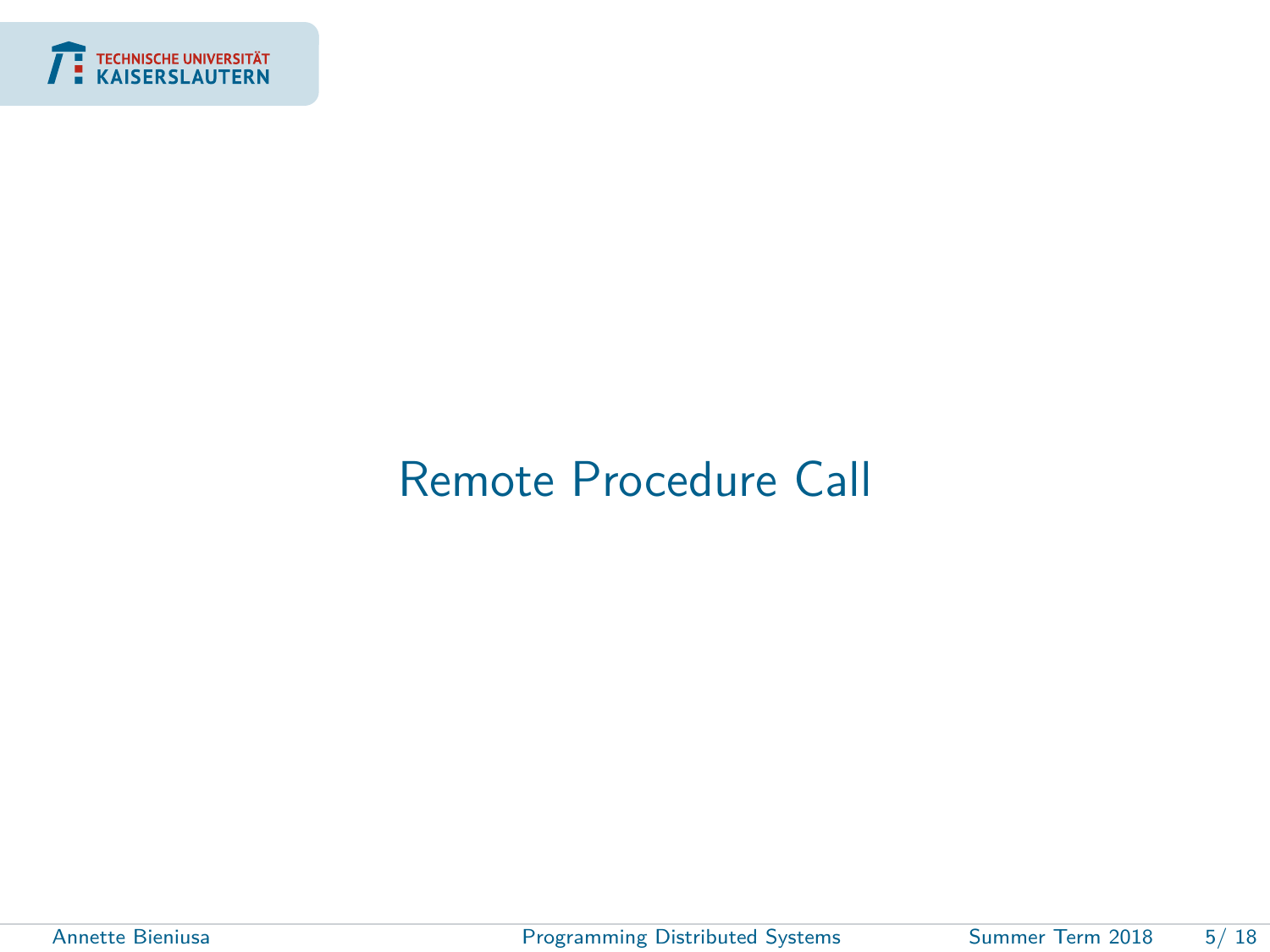

## Remote Procedure Call (RPC)

**Rather broad classifying term with changing meaning over time** From client-server design to interconnected services

- Two entities (caller/callee) with different address spaces communicate over some channel in a request-response mechanism
- **Examples: CORBA (Common Object Request Broker** Architecture), Java RMI (Remote Method Invocation), SOAP (Simple Object Access Protocol), gRPC, Finagle . . .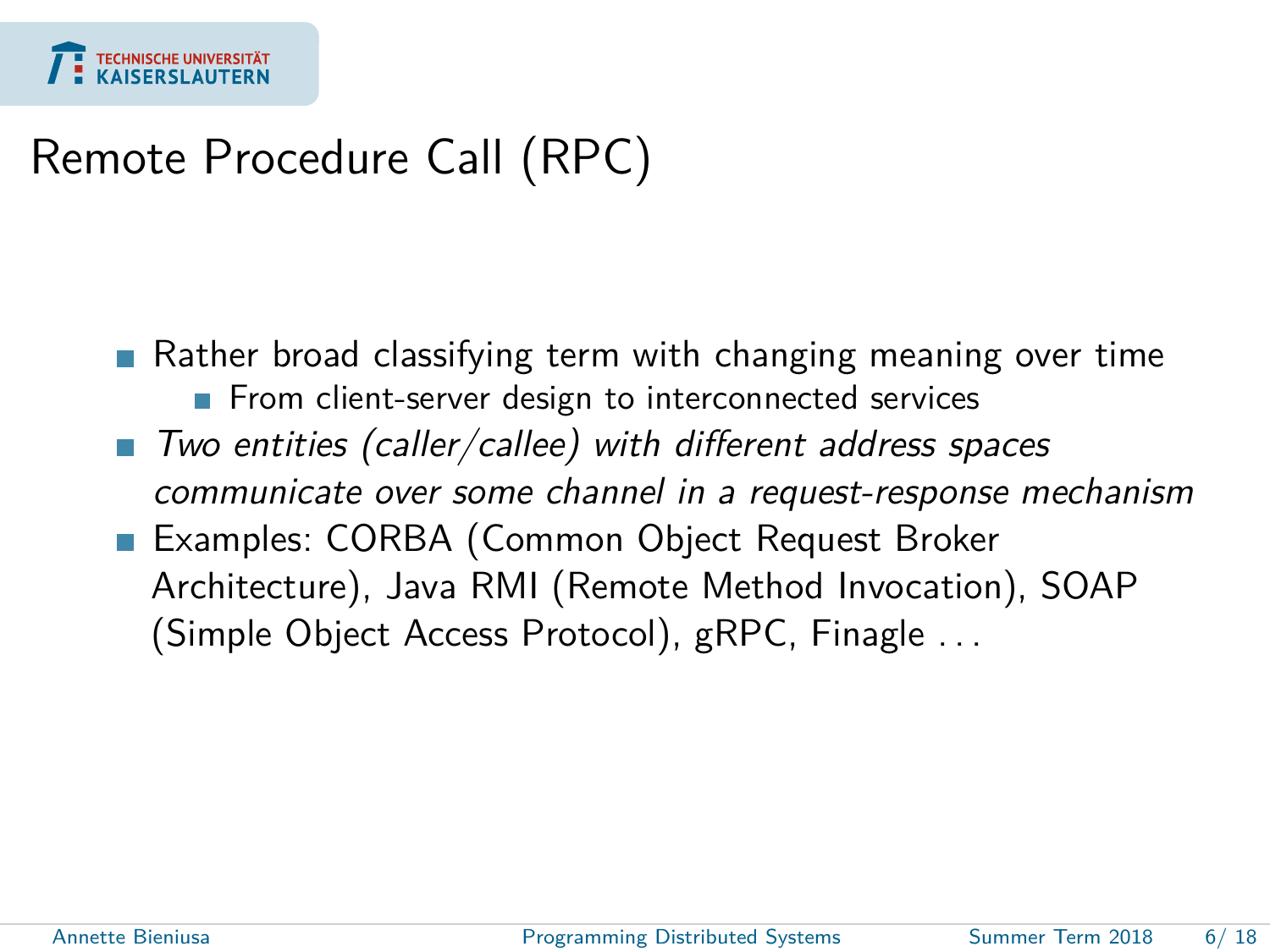



÷

Annette Bieniusa **[Programming Distributed Systems](#page-0-0)** Summer Term 2018 7/18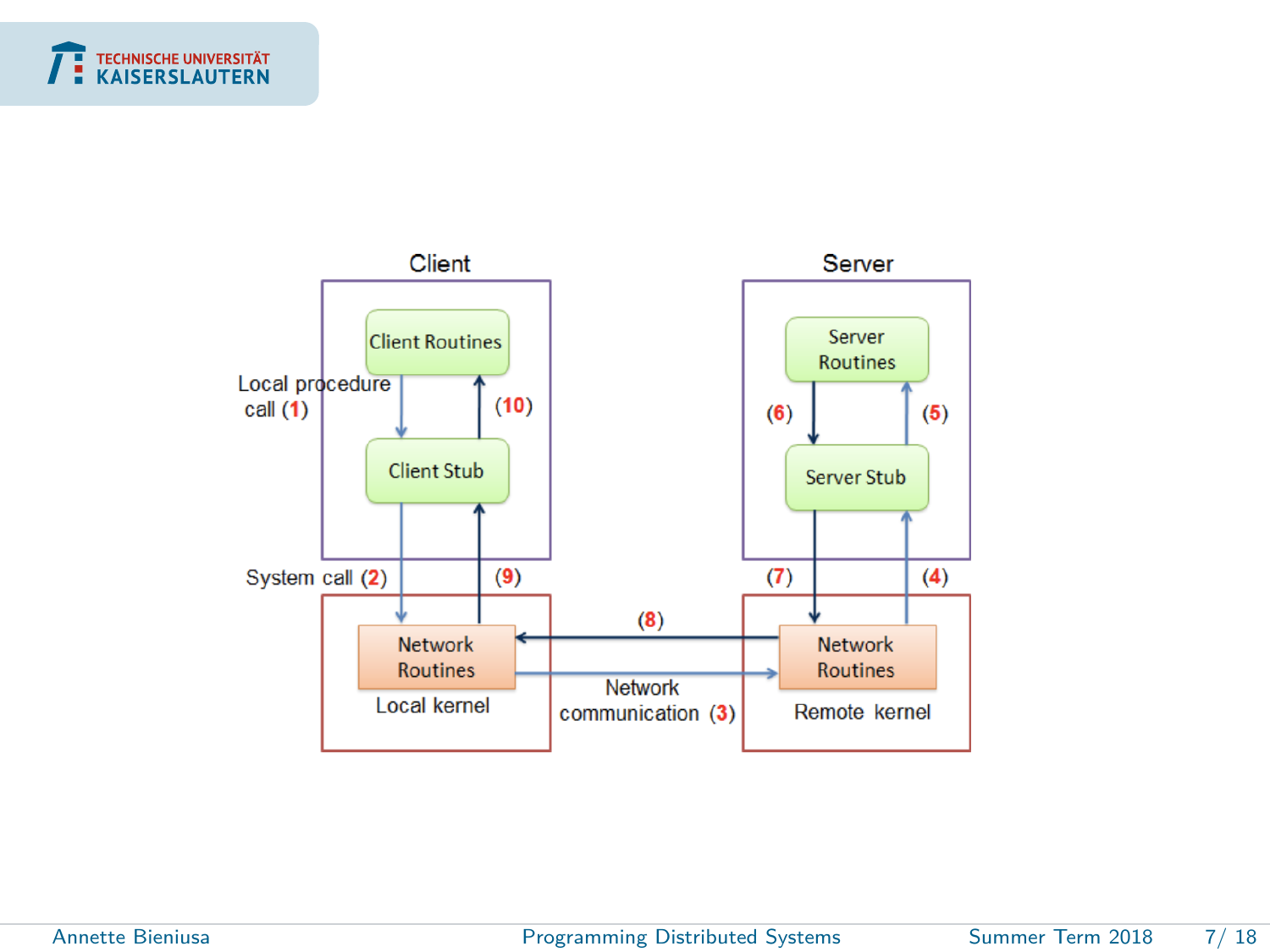

#### Aspects of modern RPC

- Language-agnostic
- Serialization (aka marshalling or pickling)
	- **JSON, XML, Protocol Buffers, ...**
- Load-balancing
	- **Microservice architectures!**
- **Asynchronous**



 $\Rightarrow$  RPC as term gets more and more diffuse

Annette Bieniusa [Programming Distributed Systems](#page-0-0) Summer Term 2018 8/ 18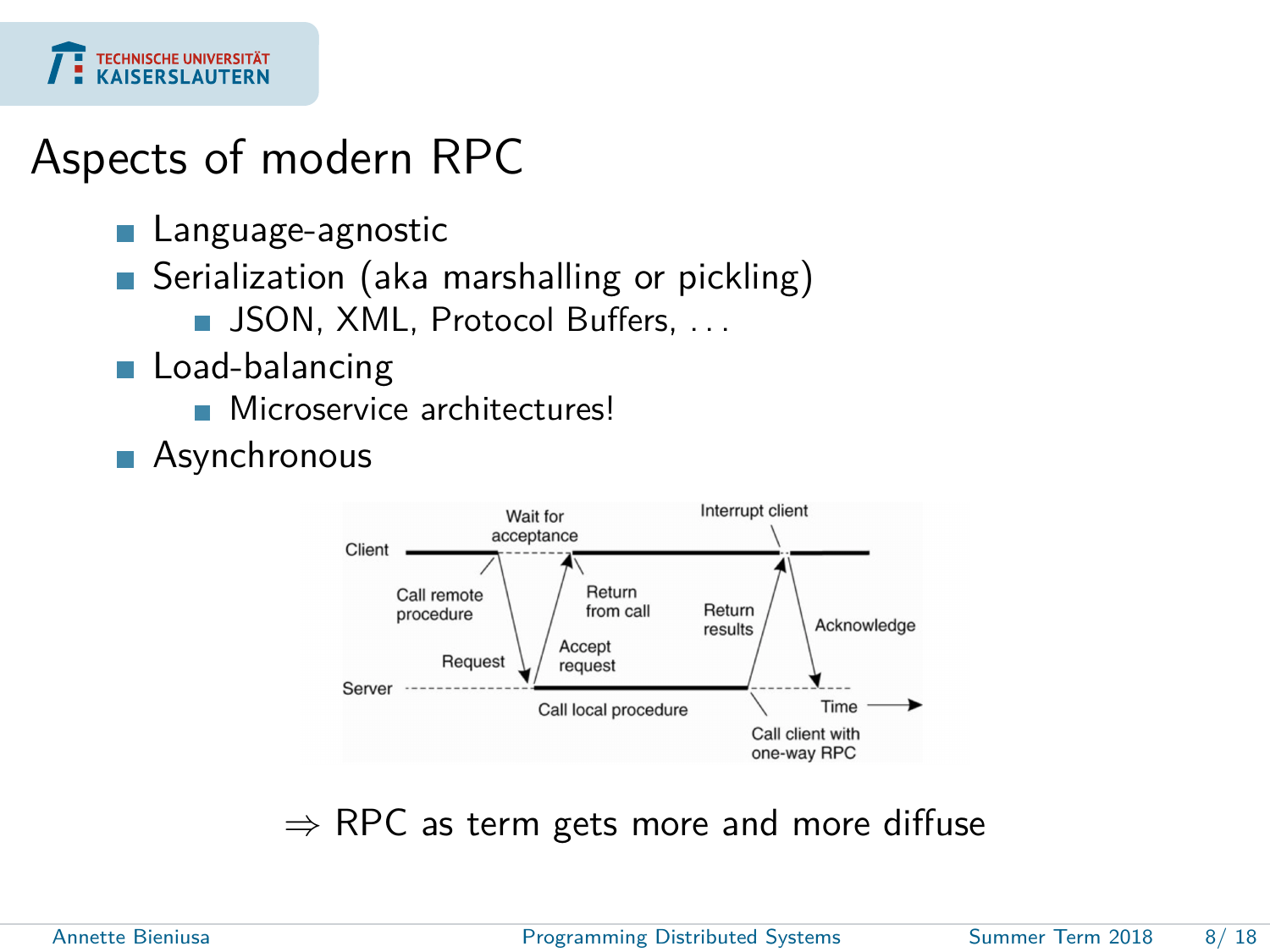

#### Futures and Promises

- "Asynchronous RPC"
- A future is a value that will eventually become available
- Two states:
	- completed: value is available
	- $\blacksquare$  incomplete: computation for value is not yet complete
- Strategies: Eager vs. lazy evaluation
- Typical application: Web development and user interfaces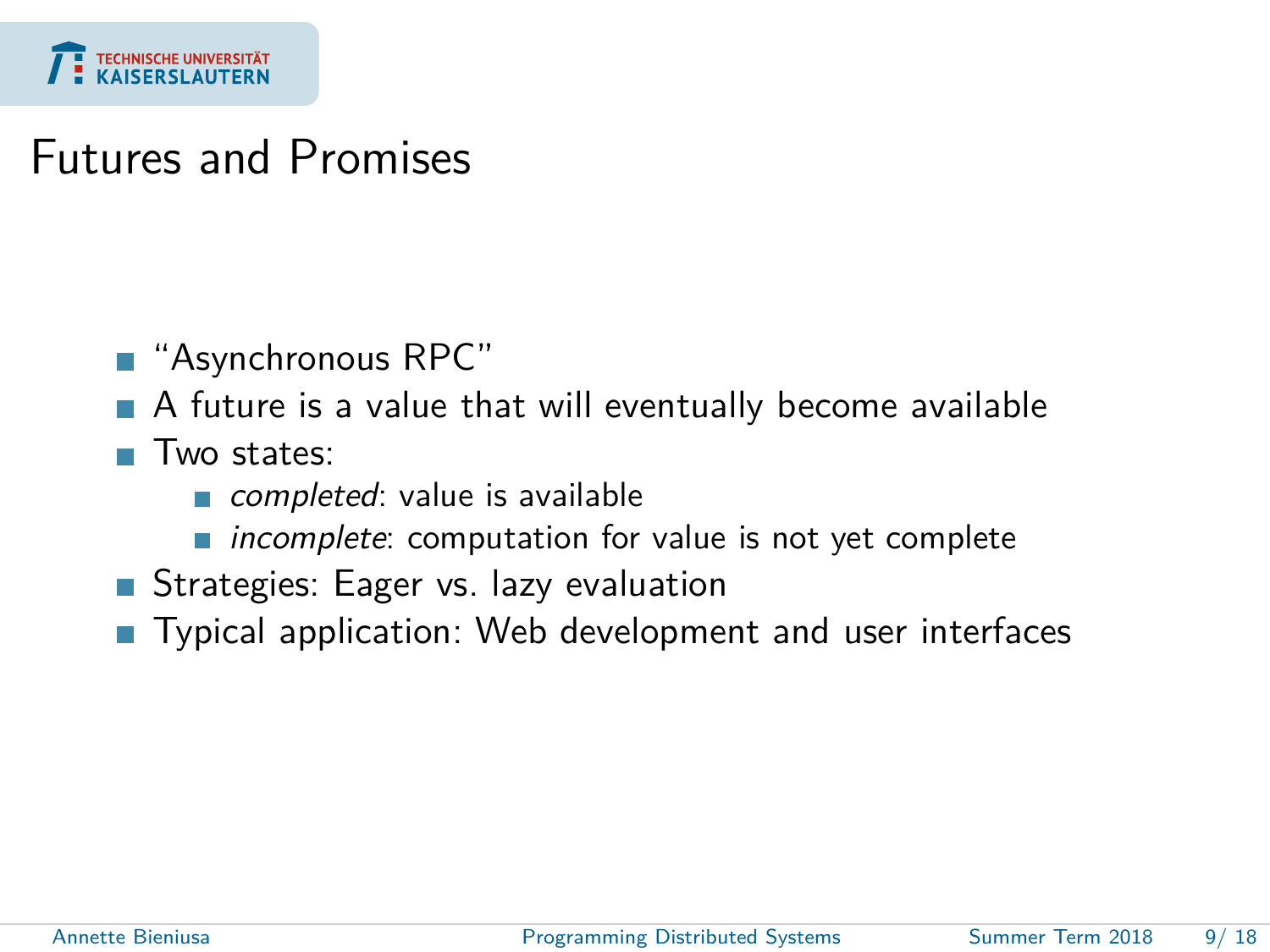<span id="page-9-0"></span>

#### [Actors and Message Passing](#page-9-0)

÷

Annette Bieniusa [Programming Distributed Systems](#page-0-0) Summer Term 2018 10/ 18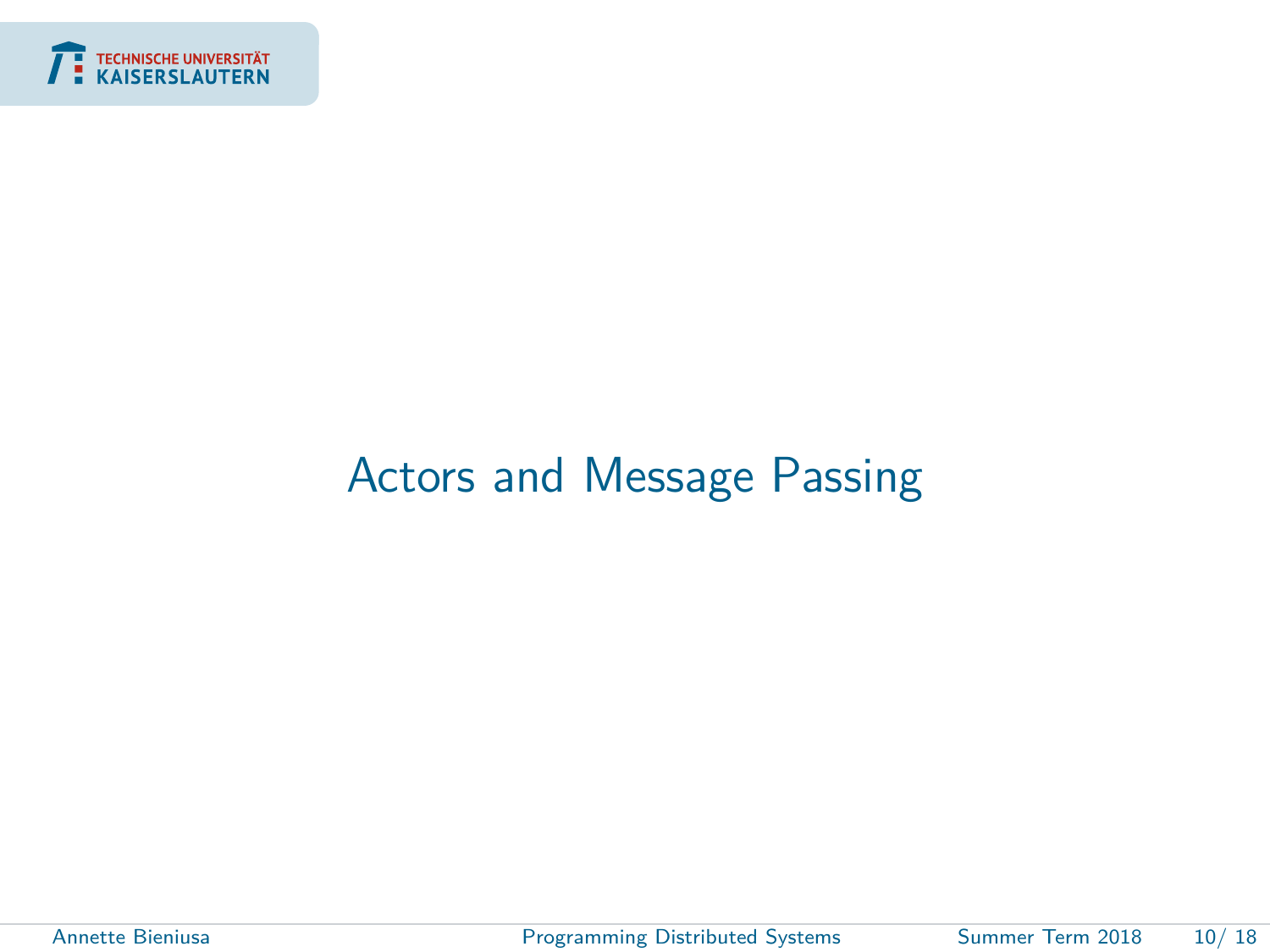

## Characteristics of Actor Model[\[2\]](#page-17-2)

- Actors are isolated units of computation $+$ state that can send messages asynchronously to each other
- Messages are queued in mailbox and processed sequentially when they match against some pattern/rule
- **No assumptions on message delivery guarantees**
- $\blacksquare$  (Potential) State+behavior changes upon message processing[\[1\]](#page-17-3)
- Very close to Alan Kay's definition of Object-Oriented Programming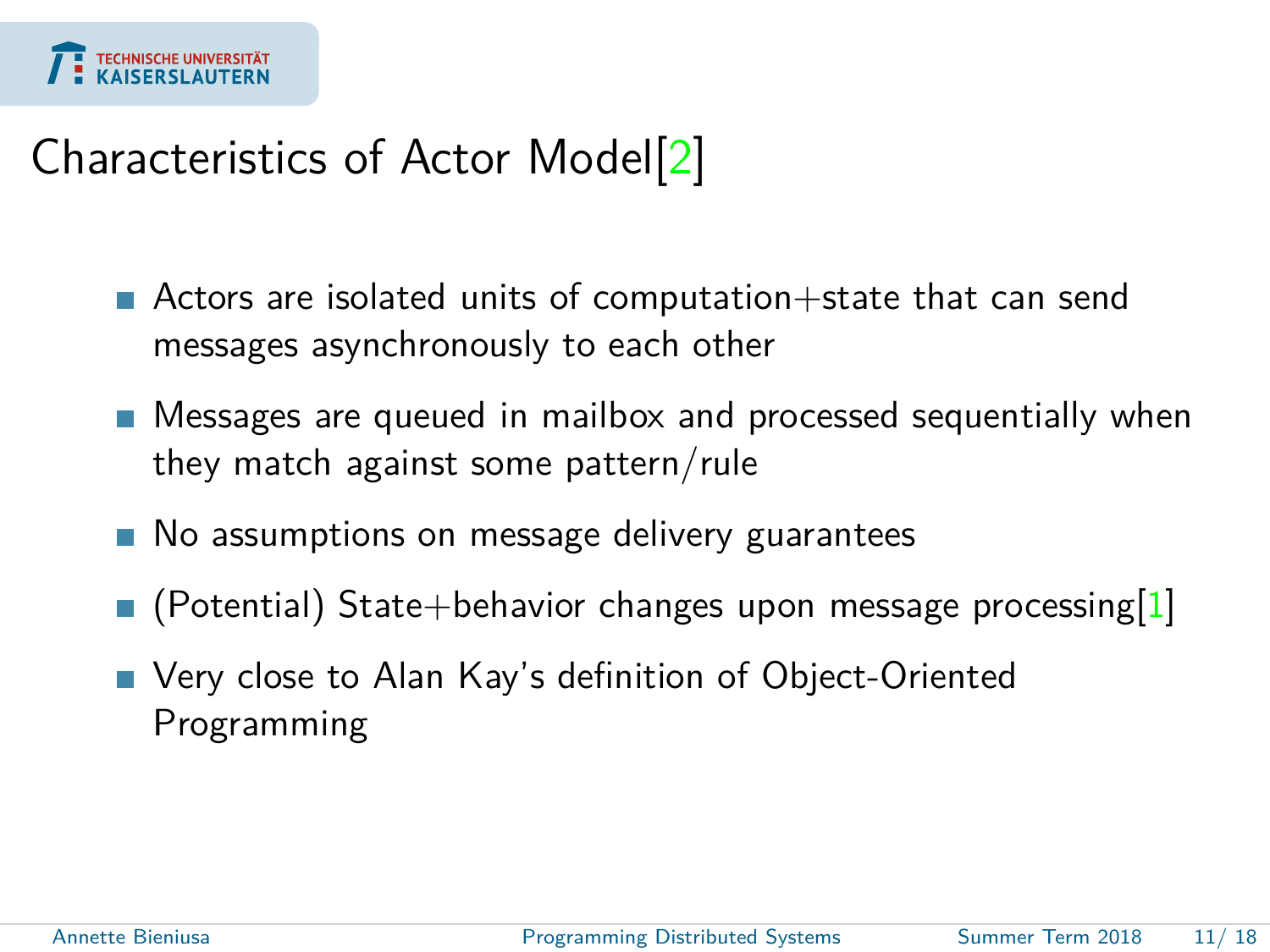

#### Actors in the Wild

- **Erlang** 
	- **Process-based**
	- **Pure message passing**
	- **n** monitor and link for notification of process failure/shutdown
	- OTP (Open Telecom Platform) for generic reusable patterns
- Akka
	- **Actor model for the JVM**
	- **Purges non-matching messages**
	- **Enforces parental supervision**
	- Included in Scala standard library
- Orleans
	- Cloud computing
	- Scalability by replication
	- $\blacksquare$  Fine-grain reconciliation of state with transactions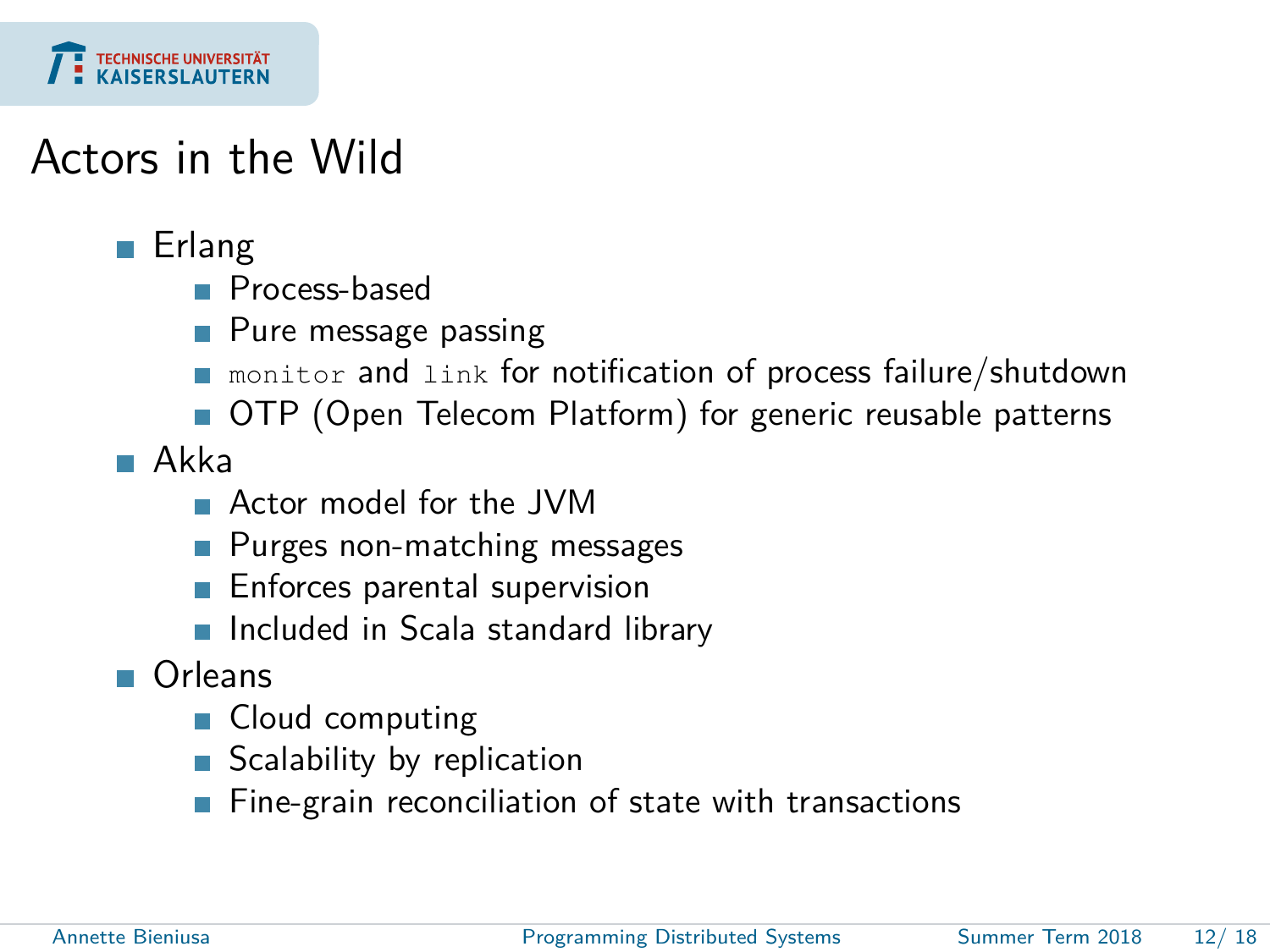

#### And more programming models

- "Big data"
- Batch-processing  $\overline{\phantom{a}}$ 
	- **Static data sets allow to distribute computation**
	- **Typically large latencies**
- Stream-processing
	- (Infinite) Sequence of data being pushed to processors
	- **Producers vs. Consumers**
	- **Notion of windows and time**
	- Example: Kafka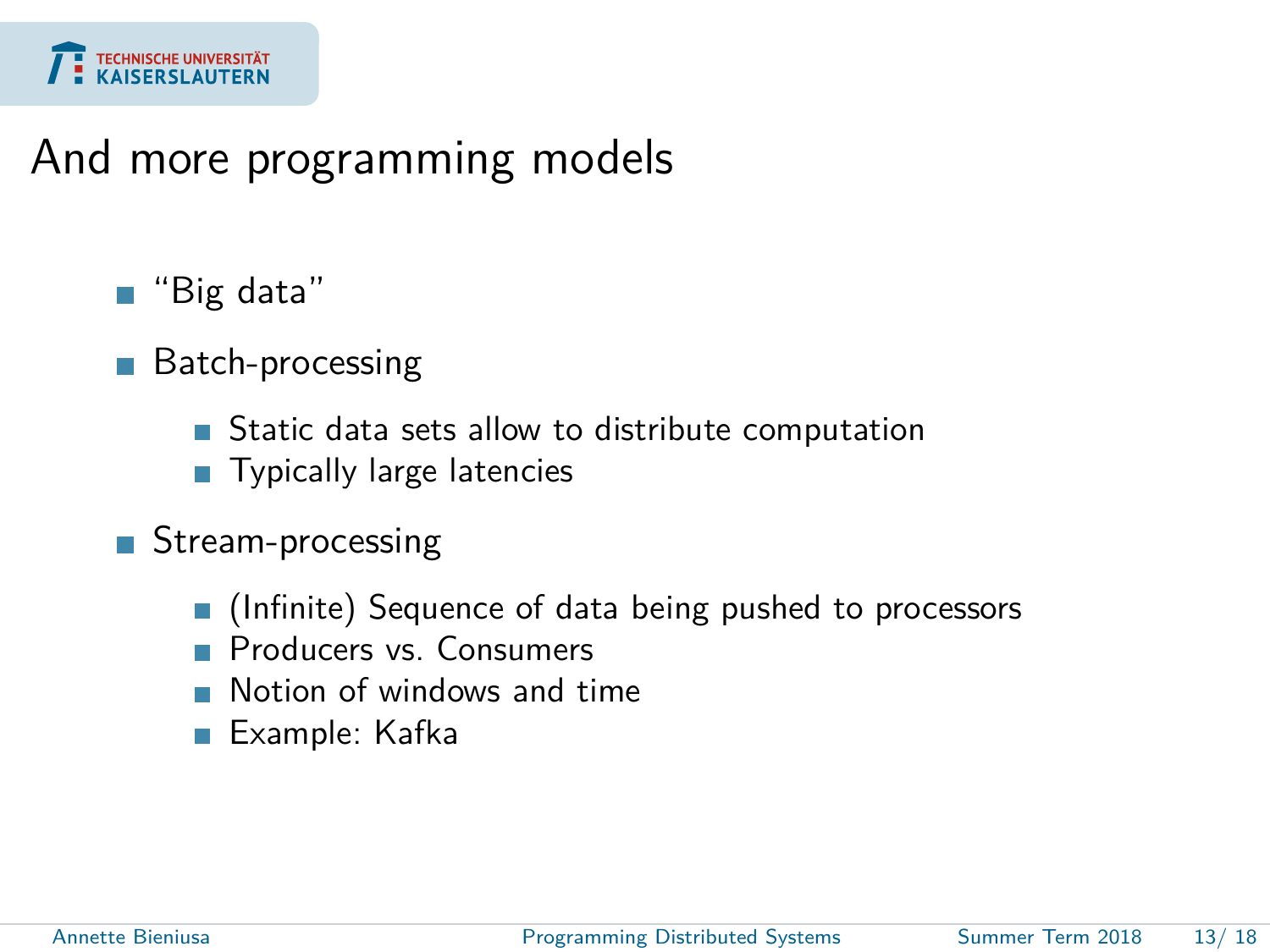<span id="page-13-0"></span>

### [The Future: Distributed Programming Languages](#page-13-0)

Annette Bieniusa **[Programming Distributed Systems](#page-0-0)** Summer Term 2018 14/18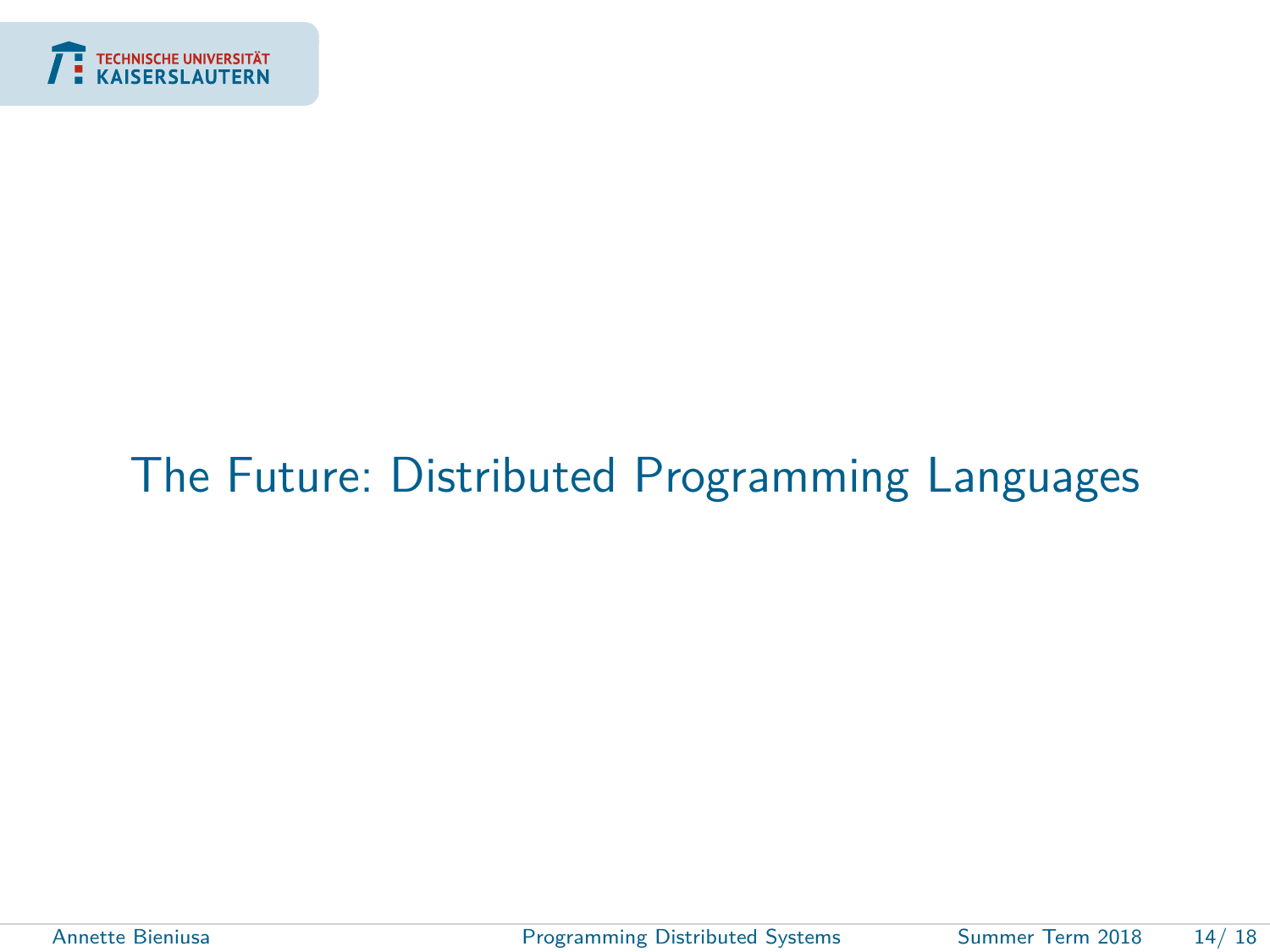

#### From Model to Language

Challenges: Partial failure, concurrency and consistency, latency,

- 1. Distributed Shared Memory
	- Runtime maps virtual addresses to physical ones
	- "Single-system" illusion
- 2. Actors

. . .

- **Explicit communication**
- **Location of processes is transparent**
- 3. Dataflow
	- Data transformations expressed as DAG
	- **Processes are transparent**
	- Example: MapReduce (Google), Dryad (Microsoft), Spark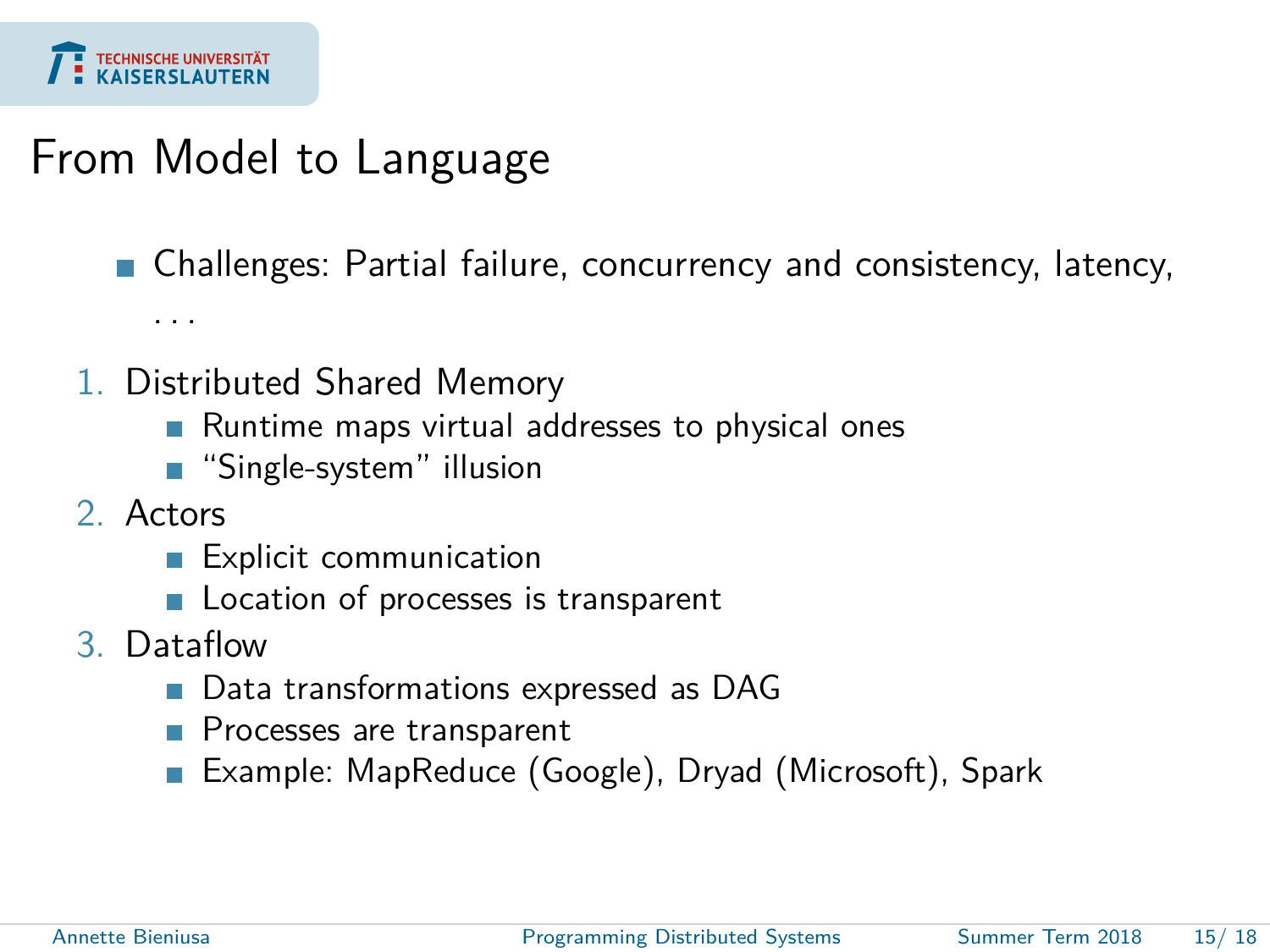

#### Example: WordCount in MapReduce



Annette Bieniusa [Programming Distributed Systems](#page-0-0) Summer Term 2018 16/ 18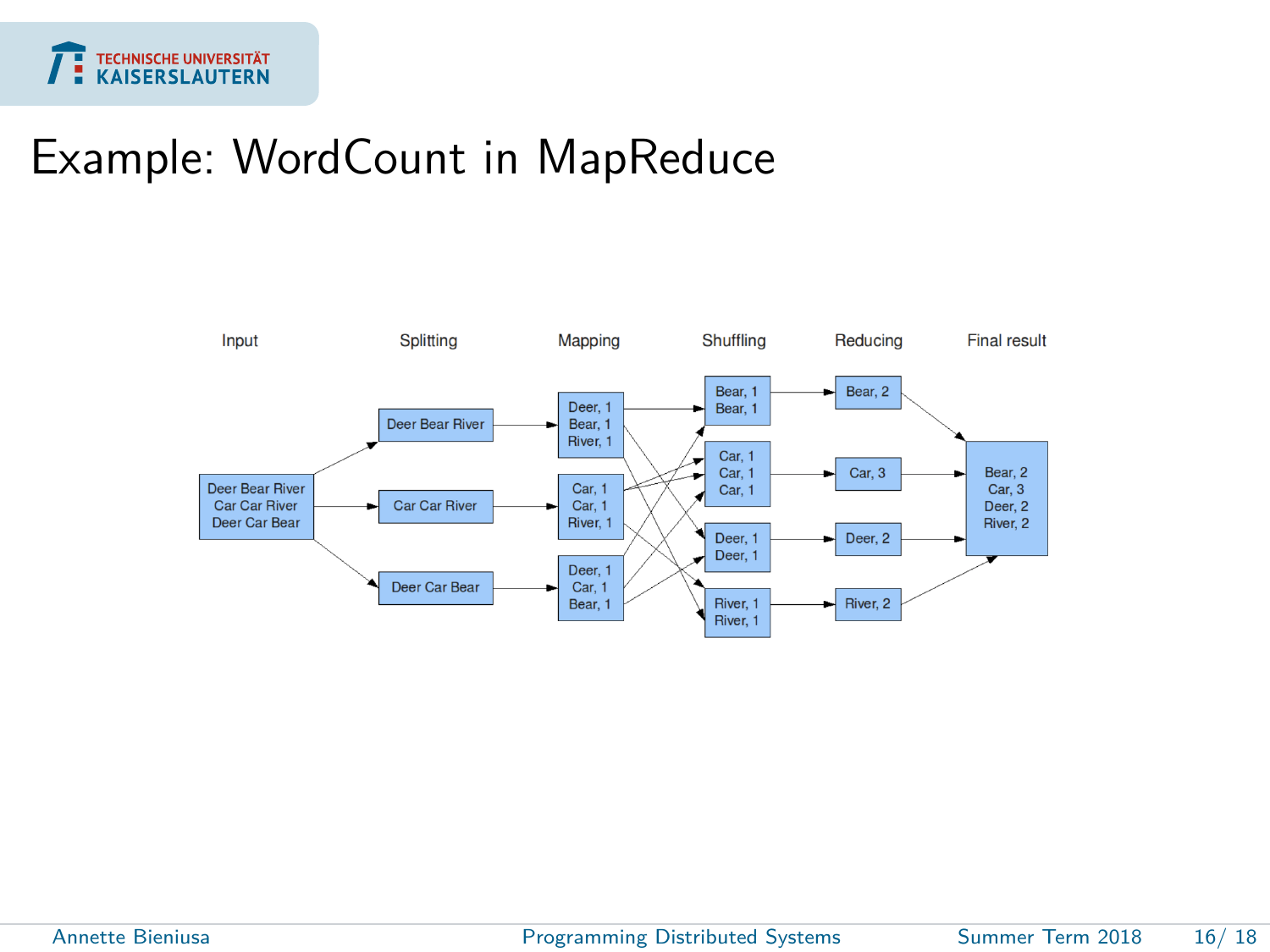

#### Further reading

■ [Material collection](https://github.com/heathermiller/dist-prog-book) by Northeastern University, CS7680 Special Topics in Computing Systems: Programming Models for Distributed Computing

Annette Bieniusa [Programming Distributed Systems](#page-0-0) Summer Term 2018 17/ 18